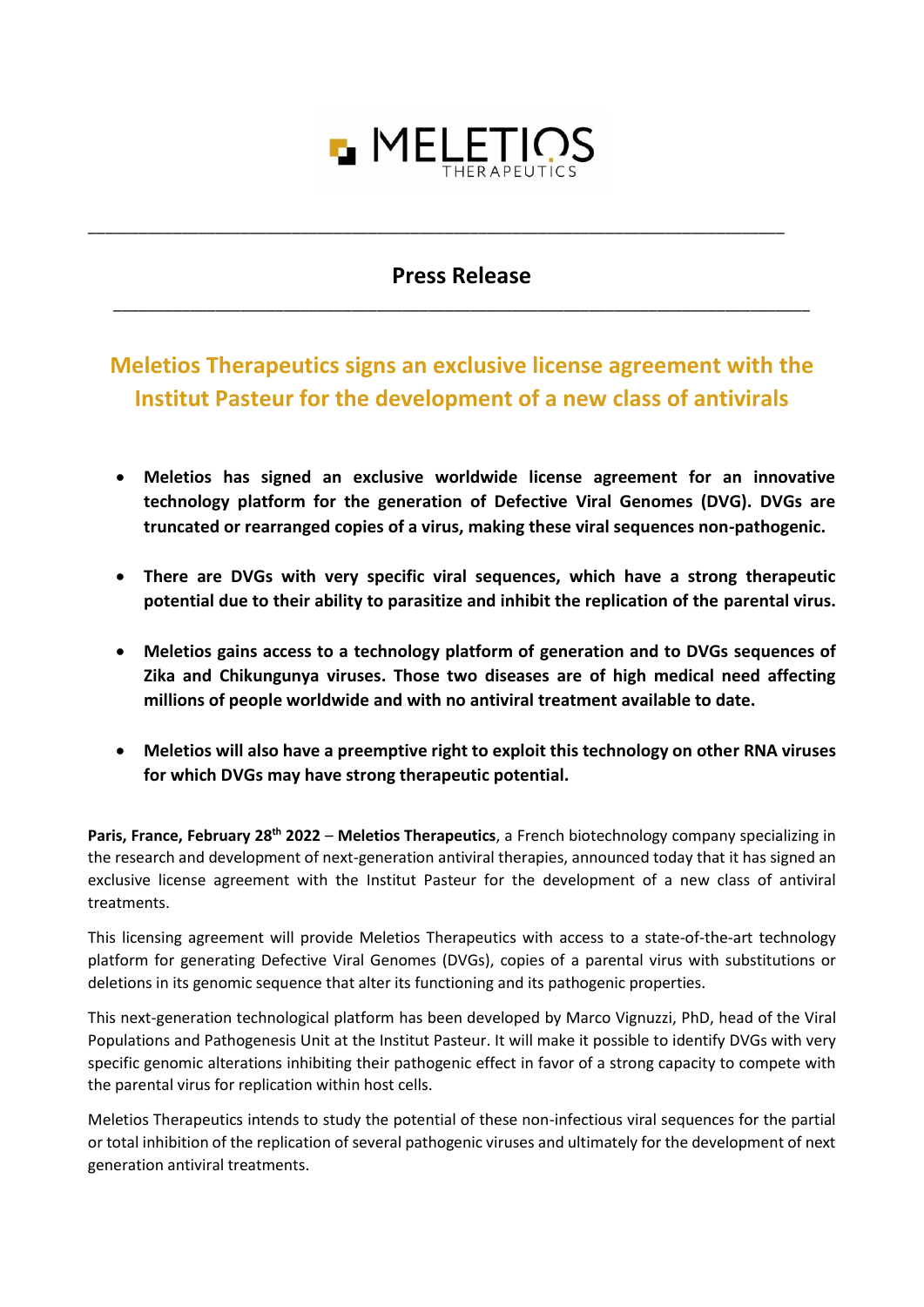The license agreement with the Institut Pasteur will enable Meletios Therapeutics to generate and develop in collaboration with Marco Vignuzzi, PhD, DVGs derived from Zika virus, an infectious agent that appears by epidemic waves (1.5 million cases during the last epidemic in Brazil in 2015) and can cause very significant neurological damage to fetuses of infected pregnant women; and Chikungunya, a pathology that has infected millions of people since 2005 and can be very painful and cause disabling long-term rheumatological and joint sequels. No effective antiviral treatment exists to date for these two indications.

Meletios will also have a pre-emptive right to study and develop, via this technology platform, DVGs from other RNA viruses that may be of therapeutic interest.

*"This licensing agreement reinforces our second research program. It is perfectly in line with our commitment to develop new classes of antiviral treatments targeting a specific virus as well as entire families and to strengthen the therapeutic response in the event of an epidemic,"* **said Catherine Martre, CEO of Meletios Therapeutics.** *"We are delighted with this agreement with the Institut Pasteur, a leading organization in the fight against viral infections, which gives us access to valuable expertise for the selection of DVGs of interest for future antiviral treatments. With this agreement and a stronger cash position following the 2021 financing, Meletios Therapeutics now intends to accelerate the development of its research programs to offer its innovative antiviral solutions as soon as possible for the treatment of diseases for which no real therapeutic solution exists today."*

*"The existence of DVGs was already identified several decades ago in research laboratories; current advances and knowledge now allow us to consider a therapeutic application of this discovery. The application of this method to entire families of viruses constitutes a major advance in the fight against worrying epidemics, for which efficacy of the options available to patients is extremely limited. It is now crucial to develop effective, well-tolerated and easy-to-produce antiviral treatments for the management of these infections,"* **concluded Marco Vignuzzi, PhD, head of the Viral Populations and Pathogenesis Unit at the Institut Pasteur.**

*"I am delighted to sign this agreement with Meletios Therapeutics, whose project could help develop and provide patients with new therapeutic solutions for these diseases with a high medical need,"* **added Isabelle Buckle, head of Research Applications and Industrial Partnerships at the Institut Pasteur.**

**\*\*\***

## **About Meletios Therapeutics[: https://meletiostx.com](https://meletiostx.com/)**

Founded in April 2020 in Paris by a team of top scientists and biotech experts, Meletios Therapeutics aims to address the urgent medical need for antiviral solutions to current and emerging diseases.

Its first drug candidate, MLT103, has confirmed its potential in in vitro and in vivo models by acting on both the SARS-CoV-2 virus and infected host cells. The Company now intends to continue to progress according to regulatory requirements in order to launch the first clinical phases as soon as possible.

Meletios Therapeutics now has a second research program using a new technology to directly interfere with the replication mechanism of RNA viruses. The potential of two candidates for the treatment of Zika and Chikungunya virus infections will soon be evaluated by the Company.